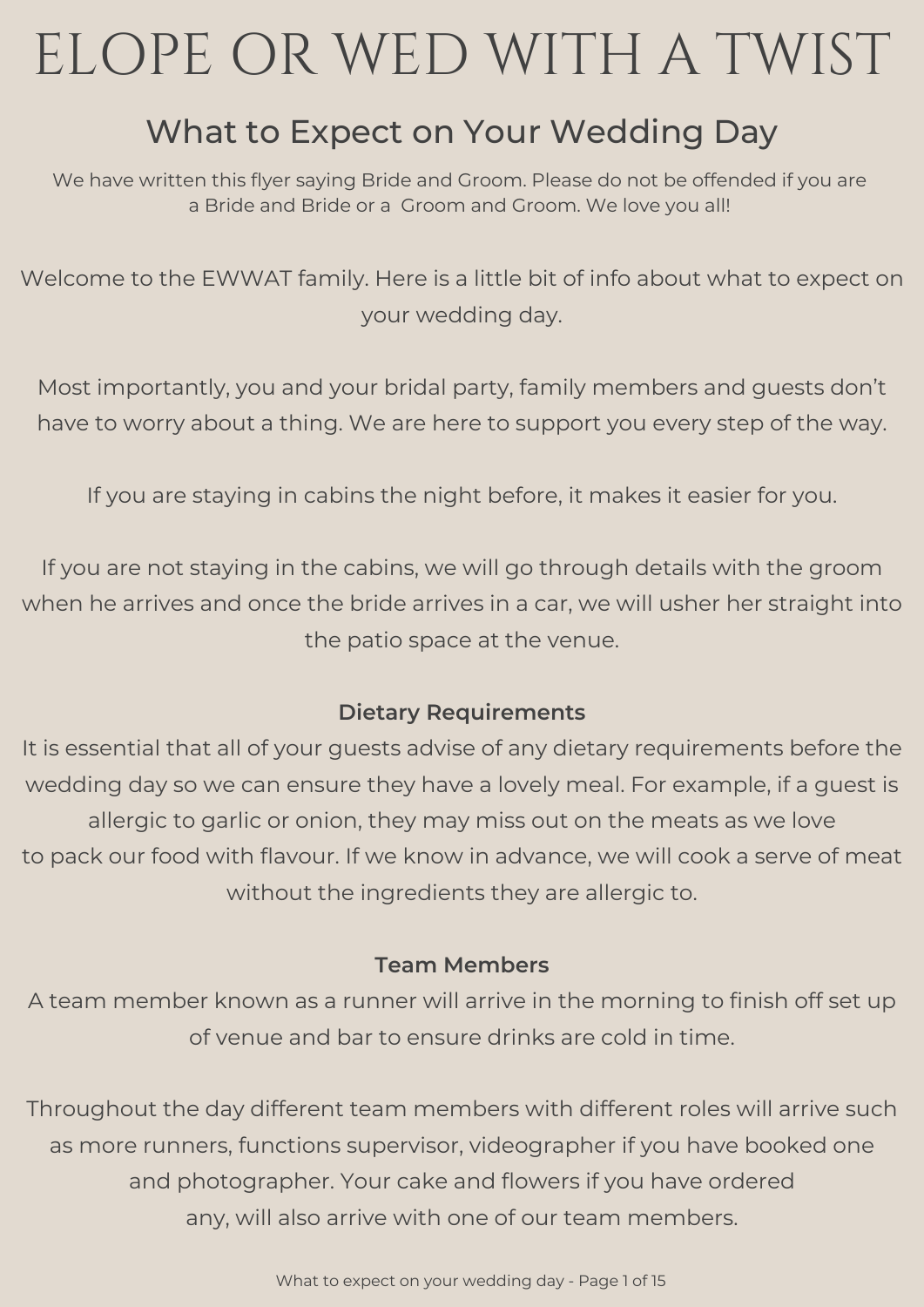### **Photography & Video**

If you have booked preparation photography, our photographer will come and see the boys & the girls in the cabins and will give you timings for the preparation part of the day. Preparation photos start 3 hours before ceremony time. If you have not booked preparation photography, your photographer will start shooting at the ceremony. The same applies for video.

### **Your Special Items**

Please ensure all of your bit and pieces are at the venue, things such as name tags, guest gifts etc. Always put your name on these items and explain what you would like done with them. As for where certain bits should be placed in the venue, we will discuss that with you on the day. If possible someone will meet you at the venue the day before when you check in to go over everything with you and get the fridge stocked.

### **Speeches and Songs**

Finalising things like names for speeches and the running order of the day will be gone through with you by one of our team members on the wedding day. If there are any changes, we will note them. We will check through your key songs to make sure they are all correct. We will go through the whole running of the day so everyone understands.

### **What Cabin Should Bride get ready in?**

It's important that the girls get ready in either cabin 4 which is a one bedroom and closest to the venue or cabin 5, which is a two bedroom cabin and right up the top.

The reason is because we can walk you over to the venue to prepare you for your walk to the ceremony without any guests seeing you from the ceremony site from those two cabins.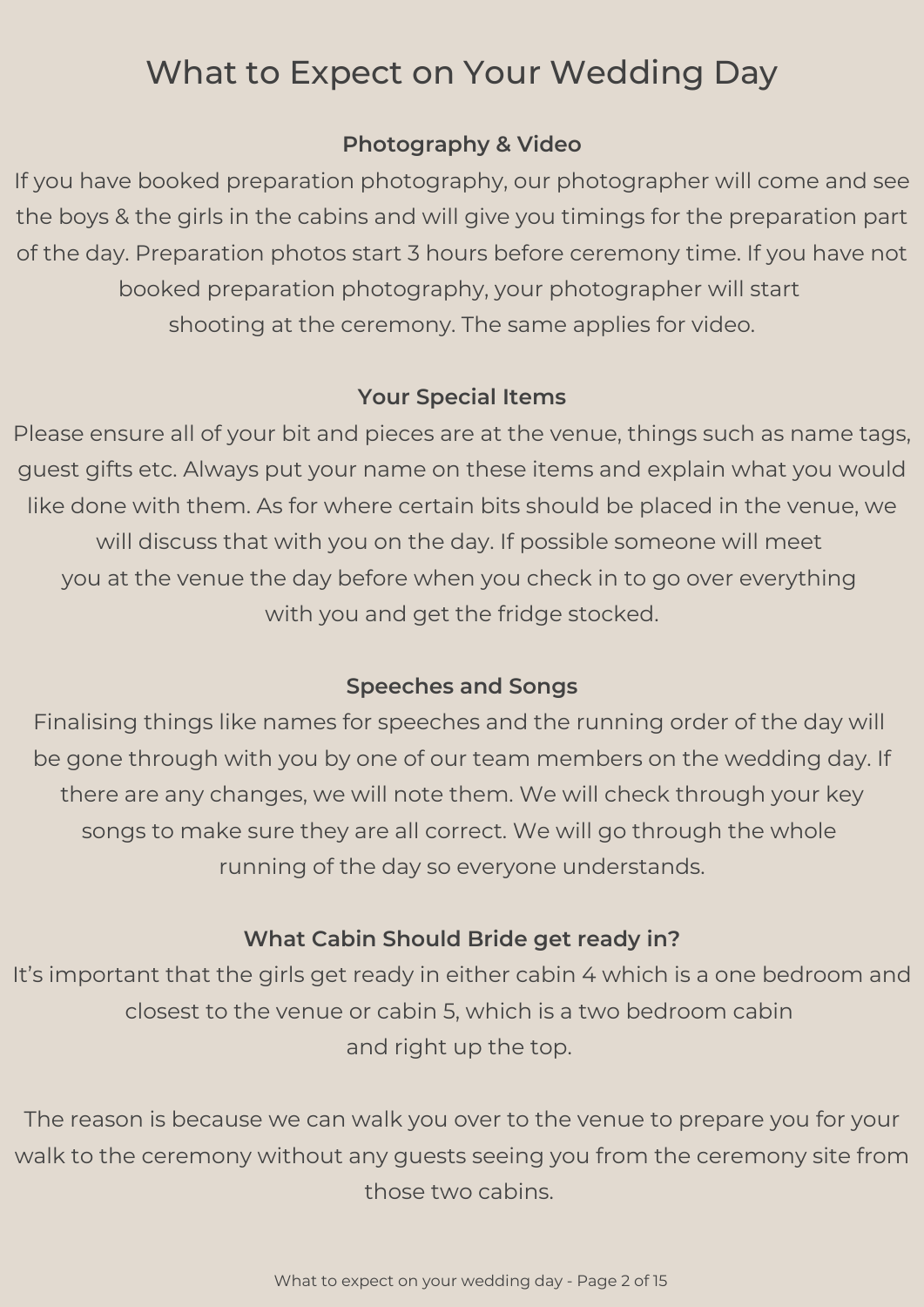If you get ready in cabins 1, 2 or 3, we need to pick you up in a vehicle and drive you to the venue to be sure you aren't seen, which is time consuming and adds unnecessary stress to your day.

#### **Getting Ready With the Girls**

We ask that your bridesmaids be ready approx 1.5 hours before the wedding ceremony time. We then ask that the bride be ready approx 1 hour before the wedding ceremony time. This is so that if there are any issues with dresses (and there often is), we can come and assist and sew anything that needs correcting and fix any problems. Our photographer will go over this with you on the day to confirm timings. It also gives you a chance to just enjoy your last bit of time before the ceremony with your bridal party without the rush and panic. Often new shoes will rub feet and we advise you add band aid patches to the affected area.

### **Getting Ready With the Boys**

With the boys, we ask them to be ready 1 hour before the ceremony so that if they like they can mingle with guests as they arrive. If they prefer, they can stay in the cabin and can go over to the ceremony once guests are already there. They only mingle if they choose to.

#### **Boys Buttonholes & Mums Corsages**

We will pin the boys flowers on them & also the mums corsages as most people don't know how it's done and where it should be correctly placed.

#### **The Bar**

We usually recommend not opening the bar before the ceremony, as it tends to tip people over the edge with too much alcohol across many hours. If, however you feel your guests are not big drinkers and would enjoy a drink before the ceremony, that is fine. Just talk to us.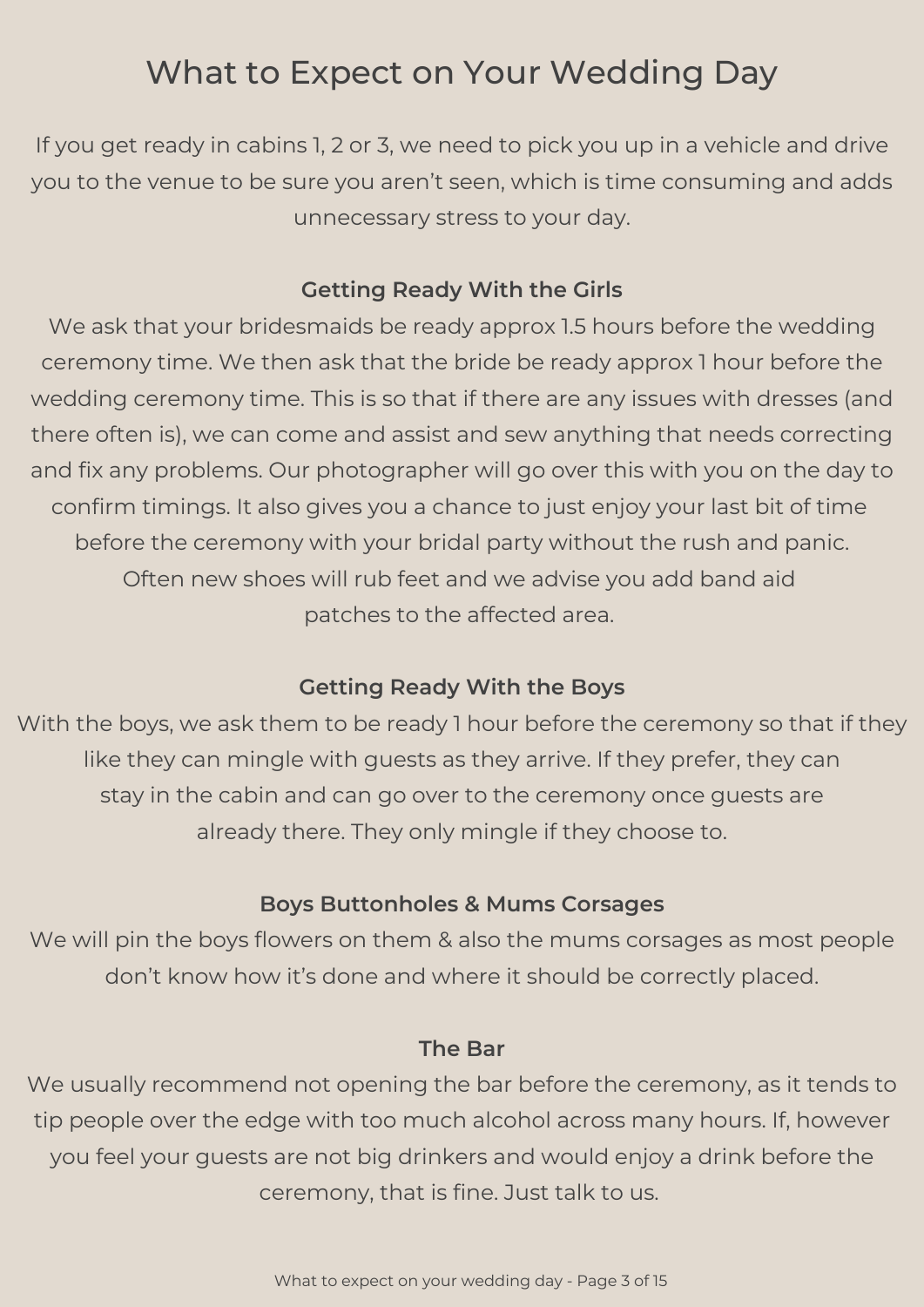We always have tea and coffee and iced water and iced lemon drink available as guests arrive.

We only serve spirits and cocktails after dinner.

Should anyone become over intoxicated they will be cut off just like any other venue.

#### **The Ceremony**

Once we have an accurate head count and everybody is there, we usher your guests over to the ceremony location and if the boys are still in the cabin, we usher them over. If they are with the guests mingling pre wedding, they will walk over with the guests. The boys may also have their own song to walk over to if they wish.

We come and get the girls from the cabin and take them to our patio space at the venue. We get them ready and in order to walk, ensure they all have flowers and everything is fine. A team member will tell each person when to walk and the celebrant will show them where to stand once they reach the arch.

Once the bride reaches the arch, one of our team members will ensure that the bride and groom are standing in the centre of the arch, the brides flowers will be handed to maid of honour or dedicated person and the bride and groom will face each other and hold hands.

If you need tissues, we will supply them and the brides dress will be set out beautifully on the ground. We start the ceremony once you feel ready.

During the ceremony you will sign the register and after the signing of the register, a team member will usher you back to the arch and explain that you will hold hands and face the guests and once you are announced you will walk.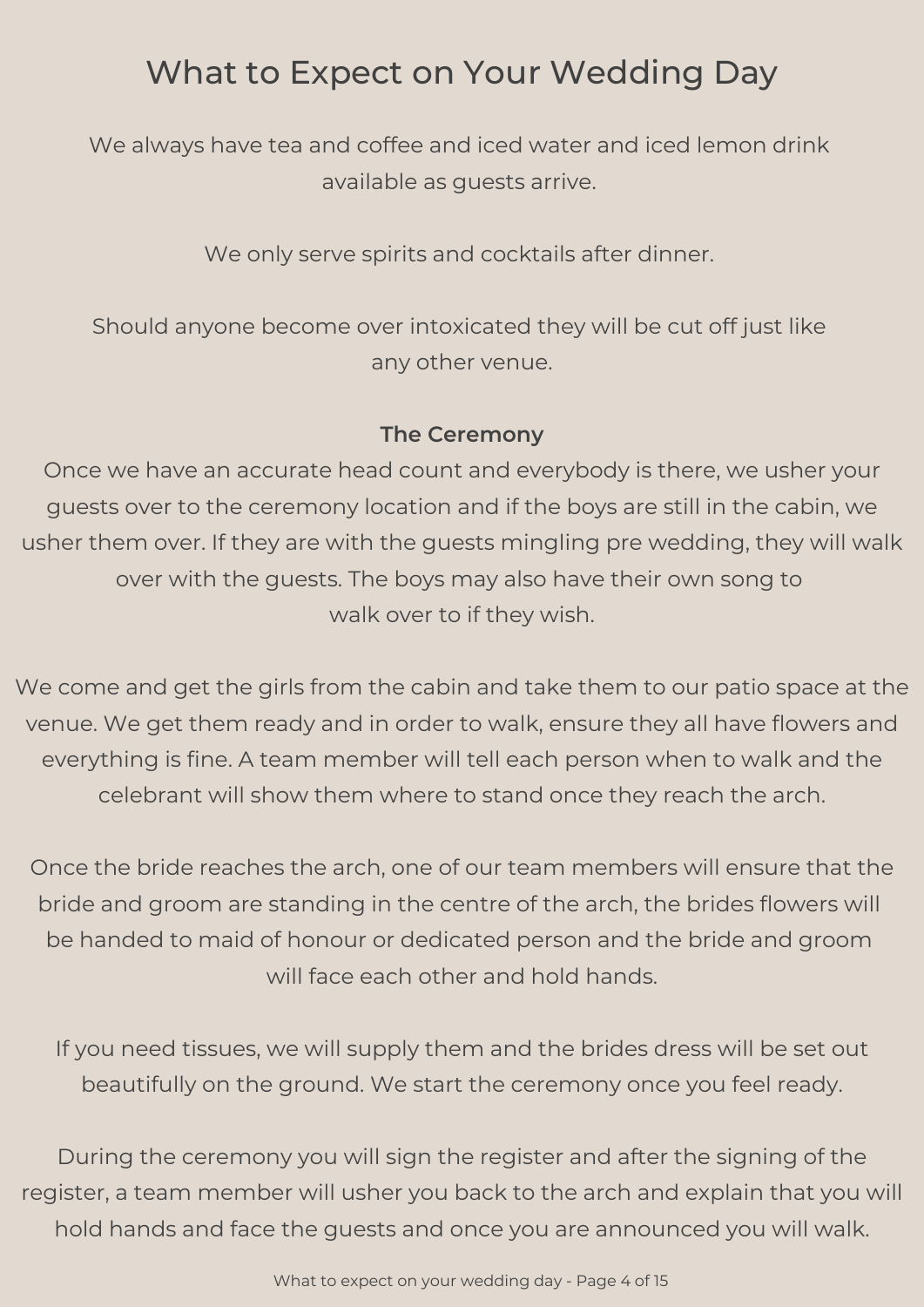You will be showered with confetti by your guests that we supply and hand out to the guests. Your bridal party should follow you, then guests follow after the bridal party.

#### **Congratulations From Guests**

We will usher you to a spot where each and every guest get a chance to congratulate you as they walk past you. This is very important to know that everybody connects personally with you both.

Once your guests have congratulated you, we will usher them into the dome (weather pending) to get them ready for a big group photo. Once you are done being congratulated, we will place you in the group photo in the Dome. Once the group photohas been taken, we ask all your friends who are not related to you to grab a drink at the bar.

### **Group and Family Photos**

We will conduct all family photos using a microphone and speaker and we are very good and running through this quickly and efficiently. You do not need to provide us with a photo list, but you may if you prefer.

### **Bridal Shoot**

Once the family photos are over, usually taking around 15 minutes, you and the bridal party will mingle with your guests and have a drink and enjoy the grazing board (if you have one) and then you will be ushered away for your bridal shoot. Based on the weather and our photographers choice of shoot location, (which is most often based on the best light for the shoot), you will either stay close on location or we will use our mini bus to go off location.

If you have small children that are yours or maybe just in the bridal party, we will take photos of them with you before you leave. It is never a good idea to take kids on a photo shoot.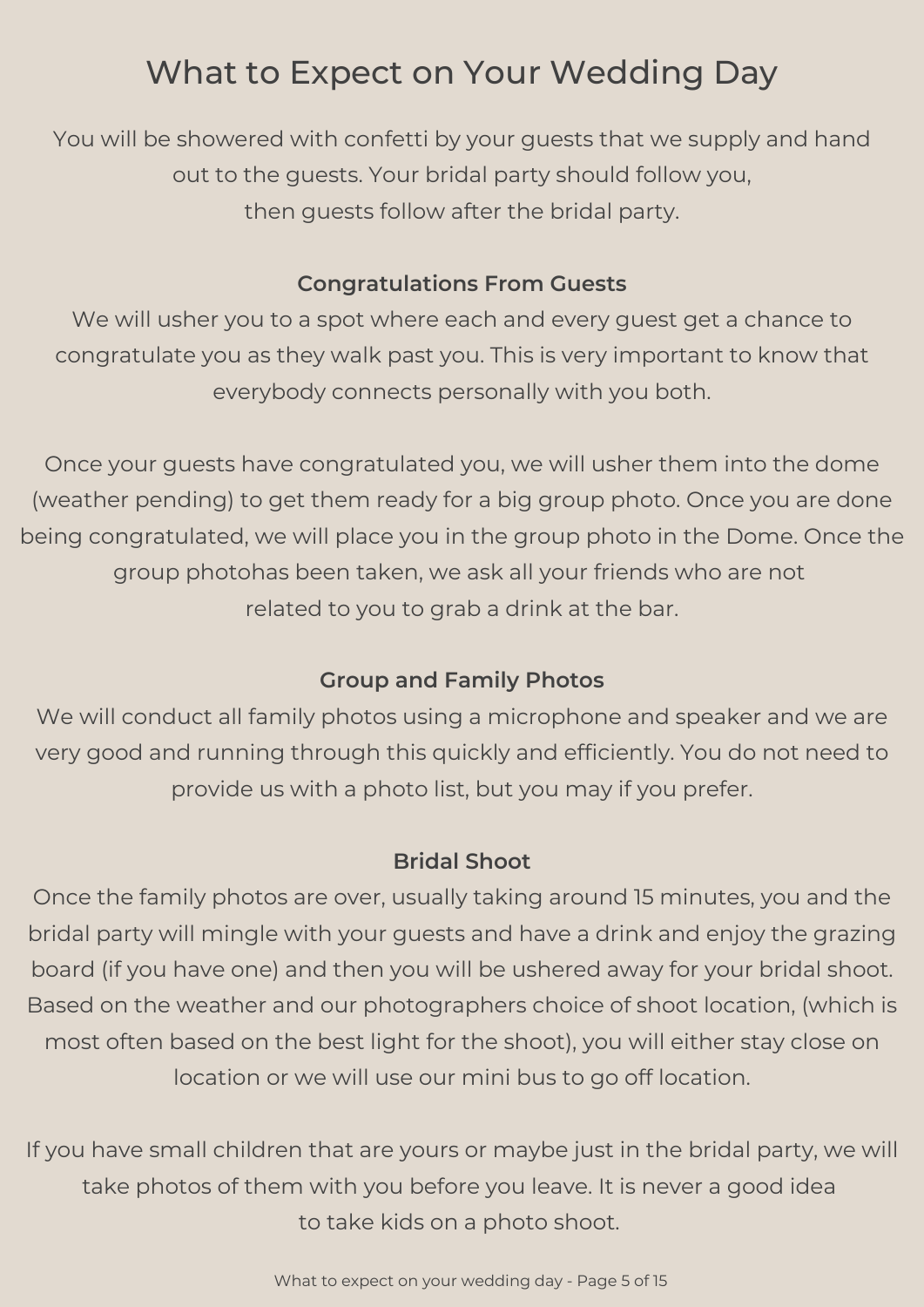We supply an esky filled with the drinks you would like on the shoot plus food if you have ordered a grazing board.

A bridal shoot usually takes around 45 minutes for smaller packages and an hour to an hour and a half for bigger packages or larger bridal parties. If you only want a short shoot that is totally fine - always communicate with us.

### **Fence Love Block**

Once your shoot is over, you will go to our love block fence to hang your very own personalised wooden love block with your initials and wedding date on it. Once you have reached the fence, we get all guests to take their seats. Your drinks will be waiting for you at the bridal table when you arrive back.

### **Bridal Party Entry to Reception**

We will come out to greet you and get the list of names in correct order for bridal party entry. Entry is done across the lawn in front of the LOVE sign and into the middle of the dome. Each couple with the bridal party will be announced and they will walk in to your desired song.

The bride and groom enter last and their cake will be on a wine barrel on wheels in the dome. You will cut the cake once you have entered. It's a great photo opportunity for guests to take a photo of you cutting the cake. Once your cake is cut to your desired song you will be seated at bridal table. Your meal will be served very soon after.

If you do not have a guest as an MC or did not book and MC with us, one of our team members will do all basic MC work for you. We do highly recommend booking the services of our professional MC.

Once food is served, cake will be placed on our cake table for when guests would like to eat dessert. After this time, we will hold speeches if there are any.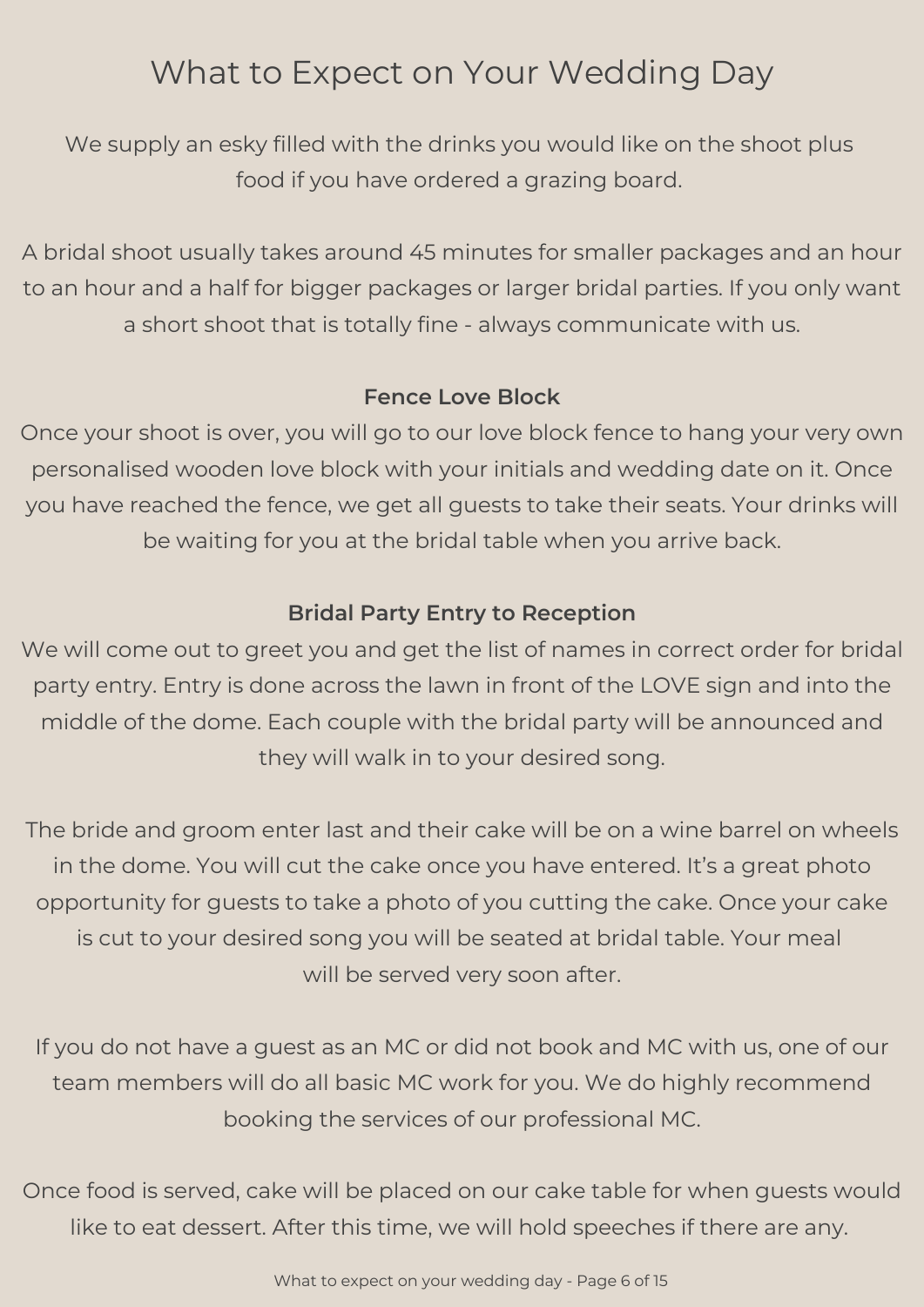After your speeches you will go straight into first dance, father daughter dance, bouquet, garter etc under our fairy lit dome.

Once the formalities are over you have time to relax and enjoy time with your guests.

At the end of the night, we serve last drinks around 15 minutes prior to the finish time and start to wind things down around 10 minutes before the end.

### **There Are a Few Ways You Can End Your Wedding**

• Just let it end naturally with a chosen last song if you would like.

• Hold a farewell circle, where we get all guests to form a large circle and bride and groom start at the same spot and go in opposite directions until they meet back up at the end after saying goodbye to everyone. This can take up to 15 minutes.

• Hold a farewell arch where we have all guests line up in a long straight line and you run through them to the end with them forming an arch with their arms and you disappear into the night. This only takes a minute or two.

• You can also hold a farewell circle and an arch if you like. Bear in mind it is time consuming and will take at around 20 minutes.

• You may have a sparkler exit if you wish, just supply extra long sparklers, we have the lighters needed and the team will organise that for you.

### **Your Items Left at The Venue**

If you are staying in the cabins, just come back and collect all your bits and pieces the next day before you check out. If you aren't staying in cabins, you'll need to take your bits with you. If you prefer to pick them up the next day, please arrange that with us prior to the wedding day.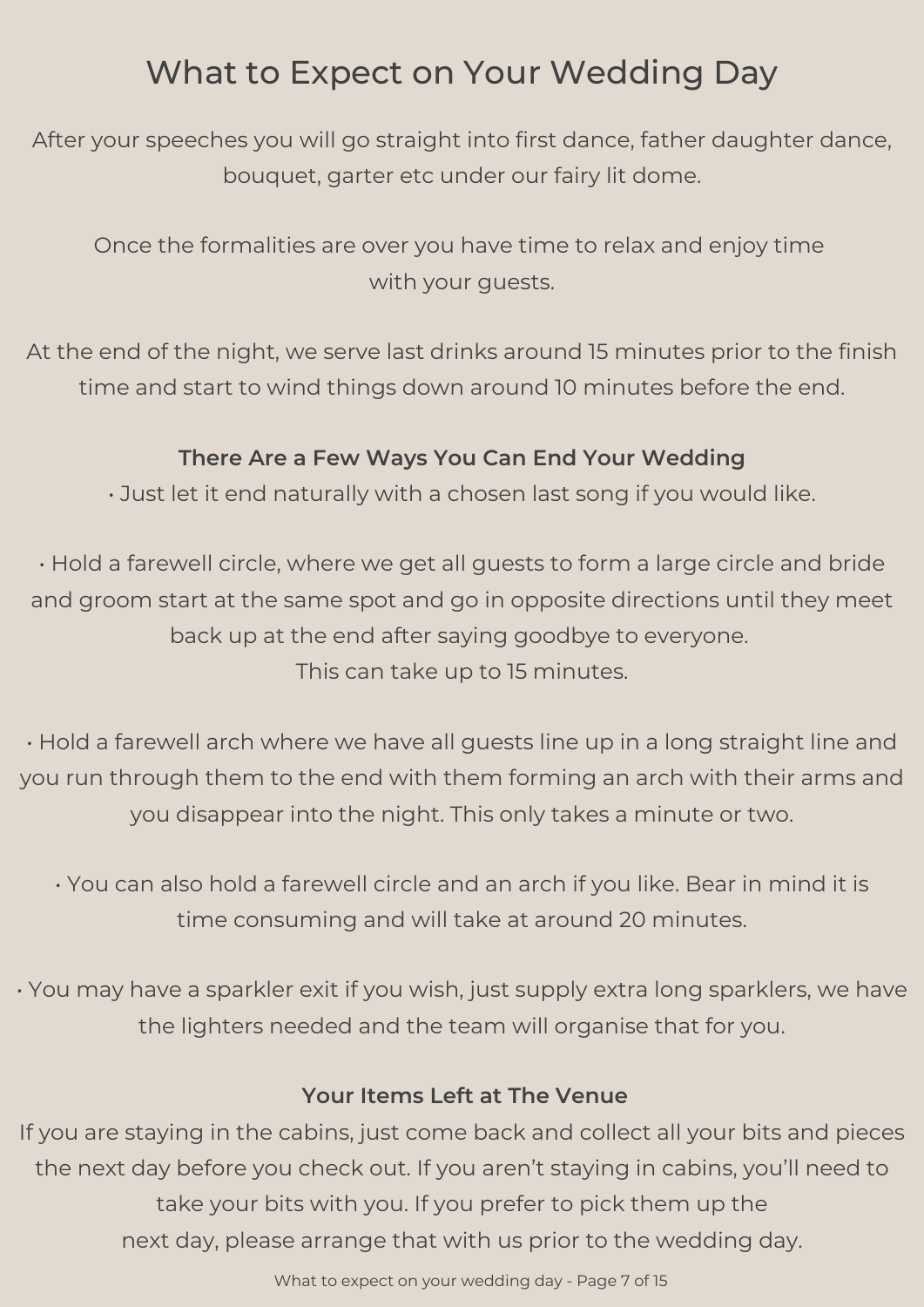### **What Happens at The End of The Wedding**

We are just like any other venue that has a start and finish time. As per the terms and conditions of the wedding contract, there is a start and finish time.

30 minutes before the finish time, we serve drinks in end of night disposable cups to ensure our good glasses don't get taken away with guests.

Last drinks are served 15 minutes prior to closing.

Upon closing time guests will be moved on and if they are in buses, they are to board buses at that time. If they are in their own vehicles they are to depart at that time.

We allow 20 minutes after closing for all guests to be removed from the venue so staff may close up and leave.

After this, no person is allowed to enter the wedding venue from any point or in any area in its entirety unless this has been approved first. Just talk to us about this on the wedding day.

If you are staying in the cabins, you are required to return to the cabins at this point. We must stress that there is a strict no party policy in the cabins.

### **Cabin Guests Staying at The Venue Once it Finishes**

If you choose however to stay on and continue in the venue after the official closing time with you and your registered cabin guests, we simply require a list of the names of those staying on at the venue.

We are on strict noise level conditions with council as the region has such a low ambient noise level, so please be considerate.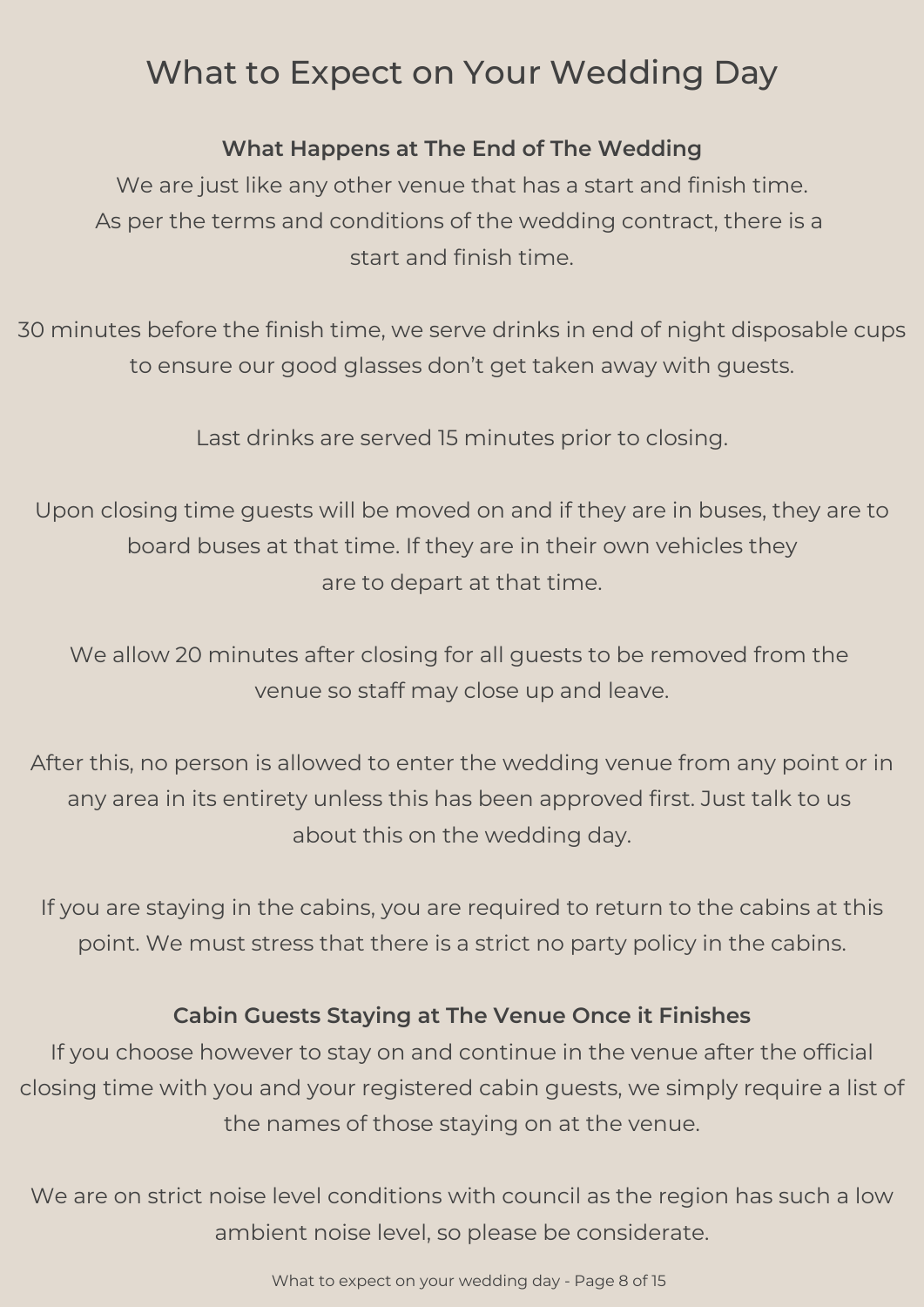We will ensure you have disposable cups for drinks and a speaker you can plug your smart phone into with a play list.

Please understand that if you choose to stay on after the wedding finishes with cabin guests at the venue with no supervision, that the responsibility is handed over to you should any persons at the venue injure themselves or damage any property or cause excessive cleaning.

The only space that is to be used at this time is the patio and the outside area out the front of the patio and front of venue.

At the end of the night this will be shown to you by one of our team members.

### **Conditions of Staying at The Venue Once it Finishes**

• No person can be at the venue who is not registered to the cabins. • All rubbish must be placed in provided bins.

- Any mess is to be cleaned up. (This can be done early the morning after the wedding)
	- No couches or large furniture pieces are to be moved.
- Any breakages or excessive cleaning will be paid for by the couple.

• All cabin guests staying on must act sensibly and responsibly as there is no supervision.

#### **Cabins**

If you have booked cabins, please stop at the reception office which is at the bottom of the main two storey house before the cabins. You will need to check in and then go to your cabins.

Please only park cars in the driveways of cabins, never on the lawns out front. Only cars belonging to registered cabin guests are to be parked in the cabin driveways.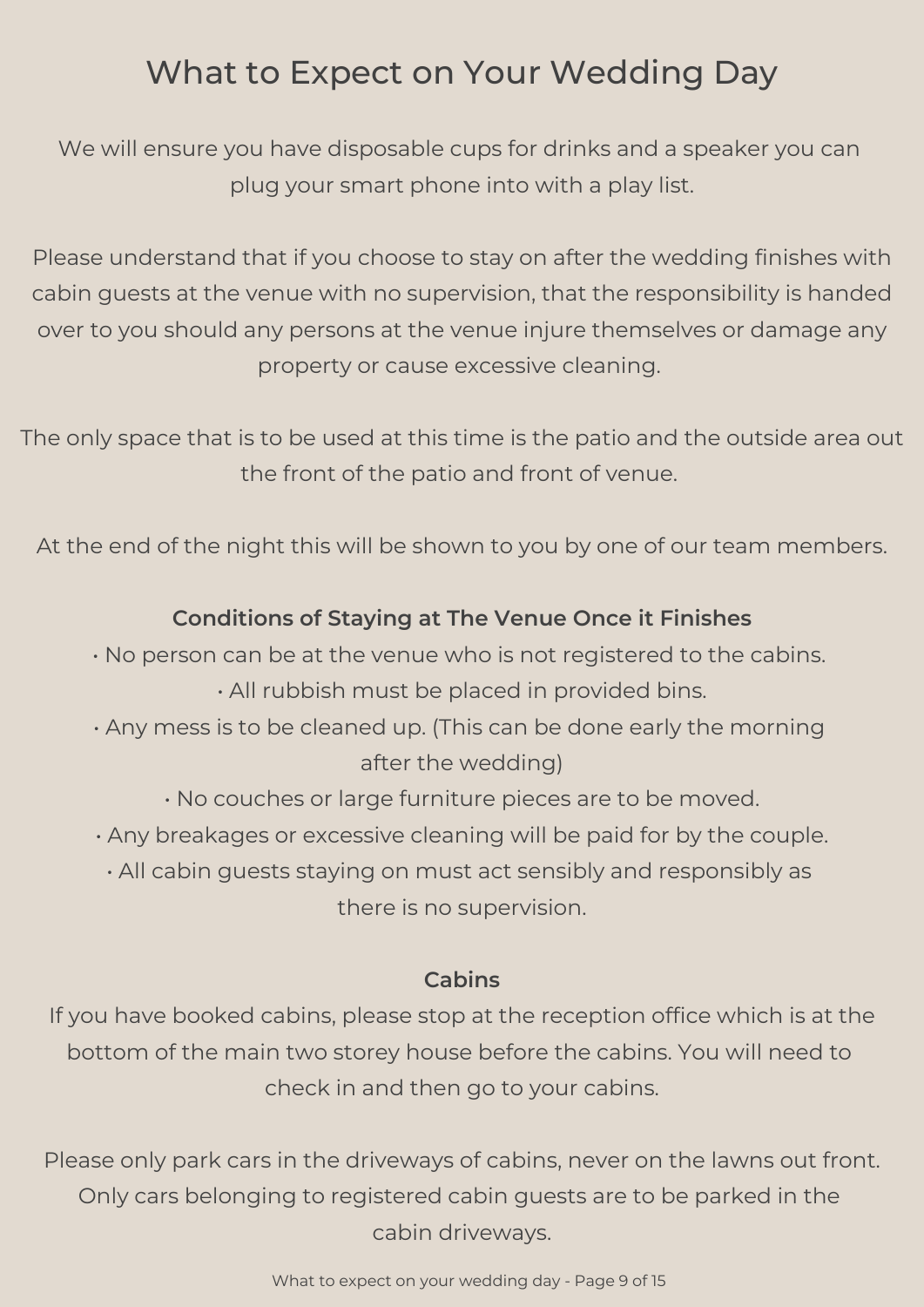#### **Spas**

Do not add anything into spas like bubble bath, bath bombs etc. It burns out the motors and you will be responsible to pay for any damages. When using the spas, please use the spa lifters to flip the spa covers upright.

Only guests registered to stay in cabins can sleep in the cabins. We are governed by strict bushfire guidelines, as there is only one road out of the venue, in the case of an emergency we must know exactly who is onsite for an accurate evacuation. We have a very strict no camping policy due to our bushfire guideline rules.

### **Car Parking**

We have a large 2 level car park up the top above the venue. All cars that do not belong to guests staying in cabins must be parked up there.

There is NO parking anywhere else at the venue for guests or additional wedding suppliers other than the top car park.

This includes hair and makeup people.

Elderly guests can be dropped off at the venue entrance and then the car can be moved up to the car park after drop off.

### **Dogs at Mystwood**

Mystwood have 3 lovely gentle Labrador pets. Lola is black, Coco is brown and Daisy is white. Lola is a pup and Coco and Daisy are pensioners.

They love food but please refrain from feeding them unhealthy food as over weight labradors are not healthy.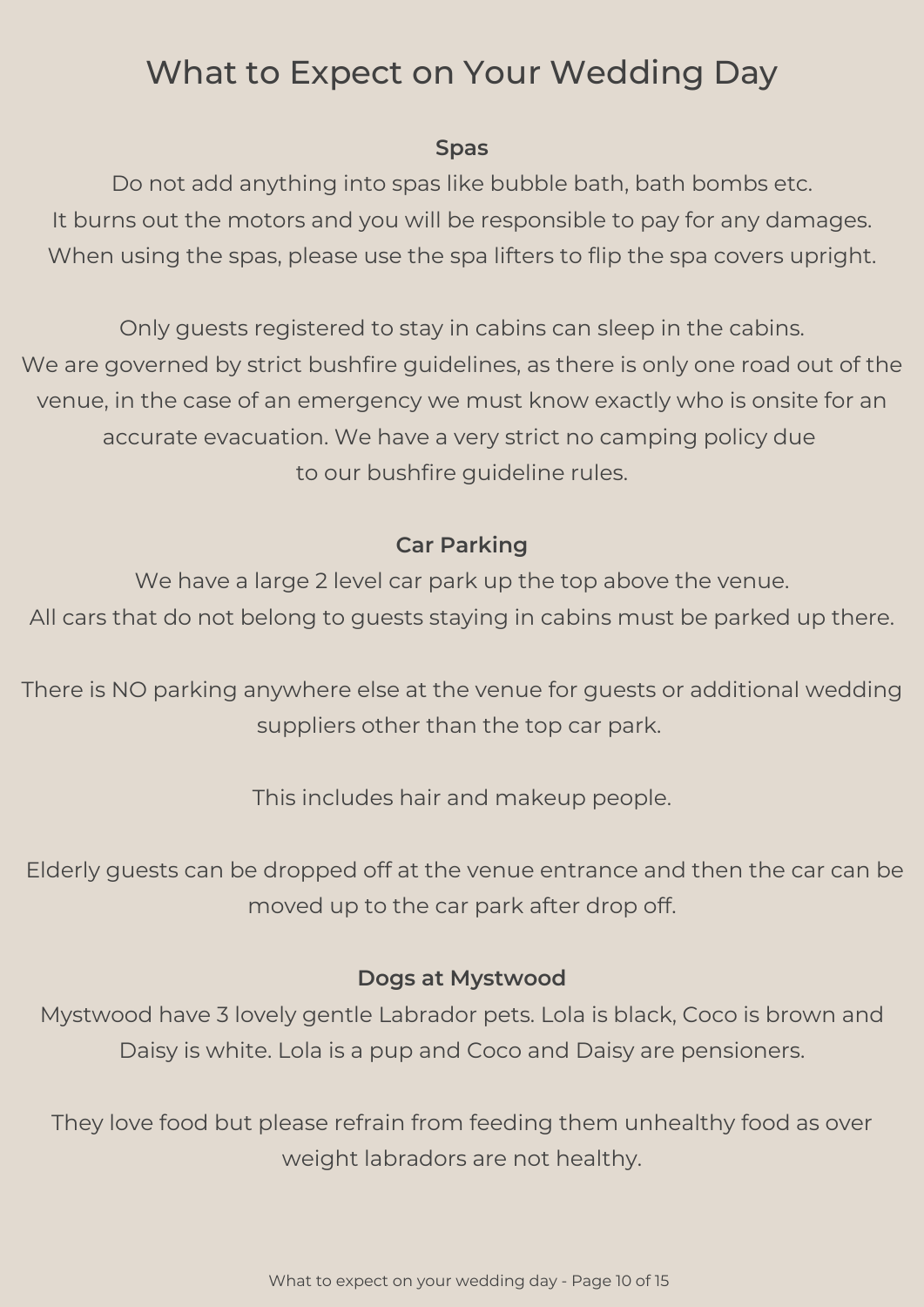They are very good with kids as Mystwood have 5 children of their own that live on site.

If you have dogs, please keep them controlled at all times as there are free range chickens on site and dogs not used to this may attack them. You take full responsibility of your dogs and any damage they may cause to cabins or surrounding areas.

Please be sure that you keep them safe, do not allow them to roam and go under cabins. We are the country and we do have snakes and spiders and the last thing we want is for your dog to be harmed or worse.

### **PLEASE NOTE - that ALL pets must be approved before arrival.**

#### **Wet Weather Plan**

If it is too wet to marry outside, do not worry our wet weather option is absolutely stunning. We won't make this decision until around 1 hour before the wedding after discussing it with you both.

We push the tables to the side of the Pavillon and lay the carpet runner down and place chairs on both sides.

You are married in front of the bridal table underneath the French chandeliers it's just beautiful.

If it is only lightly drizzling and you are ok with that, we have dozens of clear umbrellas for guests and bridal party to use.

Your photo shoot will be sorted choosing the best location based on the weather and your photos will be just stunning rain or shine!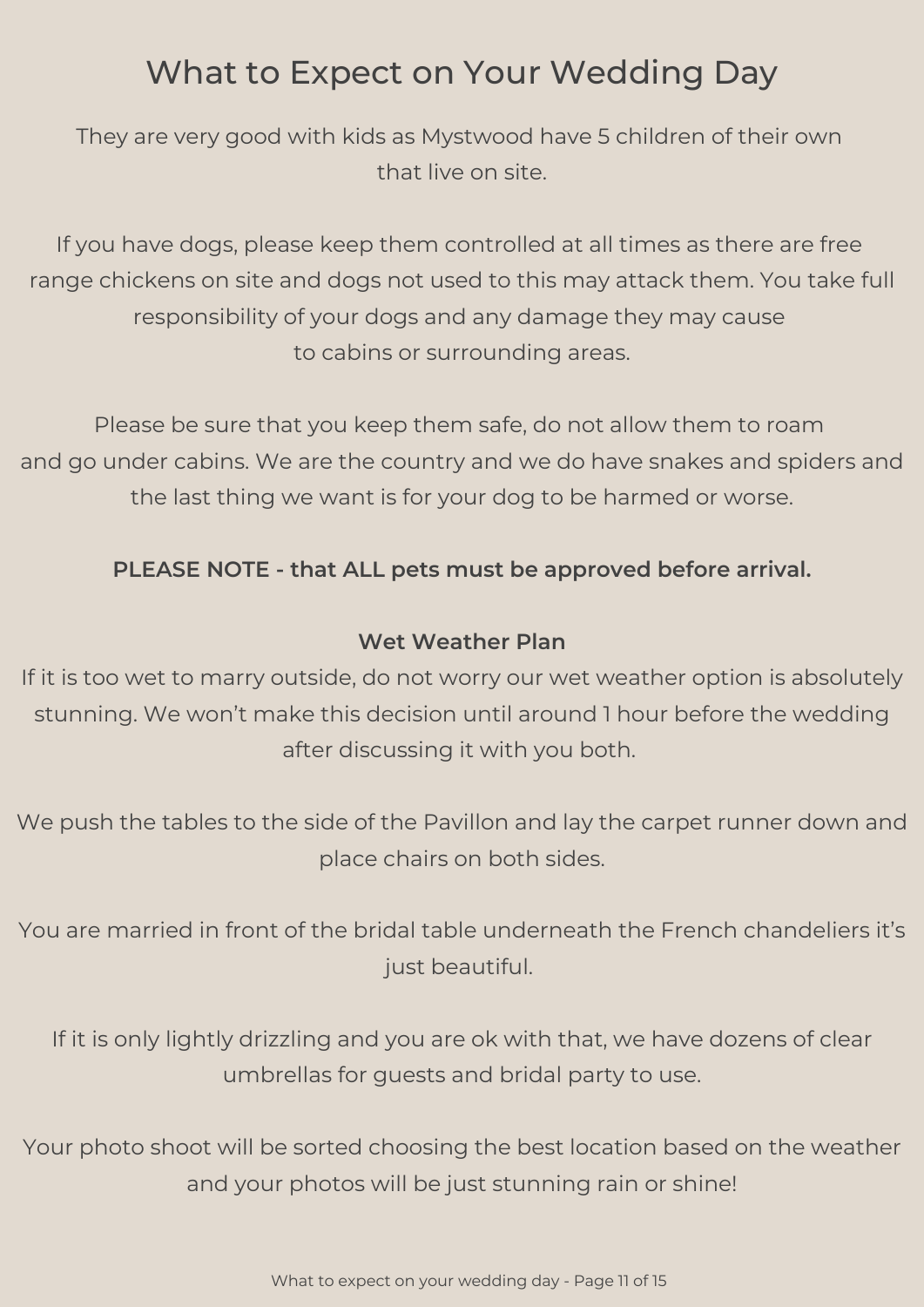### **Late Guests**

If we are missing any guests by the time of the ceremony start time, we will find out from the couple exactly who it is who is missing. It is up to you to make the decision on if you are prepared to wait for them or not.

> Waiting for late guests, means you lose time at your wedding, so the decision is yours.

I think it's ok to give late guests ten minutes, but once it becomes longer than that, it may be best to start without them. Unless of course it's a parent or someone you can't imagine getting married without.

### **Wifi**

Yes we do have limited wifi access at the venue and sometimes you can get it at the cabins also. It often drops out and is not reliable as we are rural, and it's not possible to zoom from the ceremony as there is very poor intermintent service at the ceremony location.

You'll find the wifi under MYSTWOOD VENUE in the settings of your phone and there is no password.

### **Taxis**

We recommend your guests do NOT order taxis as they are very unreliable and barely ever turn up to pick up guests. Talk to us in the lead up to the wedding if guests are stuck as there are other companies locally with mini buses which are far more reliable.

We also recommend you do NOT use rover coaches, they are the only bus company that will not drive over the bridge at Milsons Arm Road. Every other bus company will but they will not. They will stop and make your guests walk 1.2 kilometres to the venue which is not acceptable. The bridge over Milsons Arm Road can take the load of a full size bus and it is wide enough.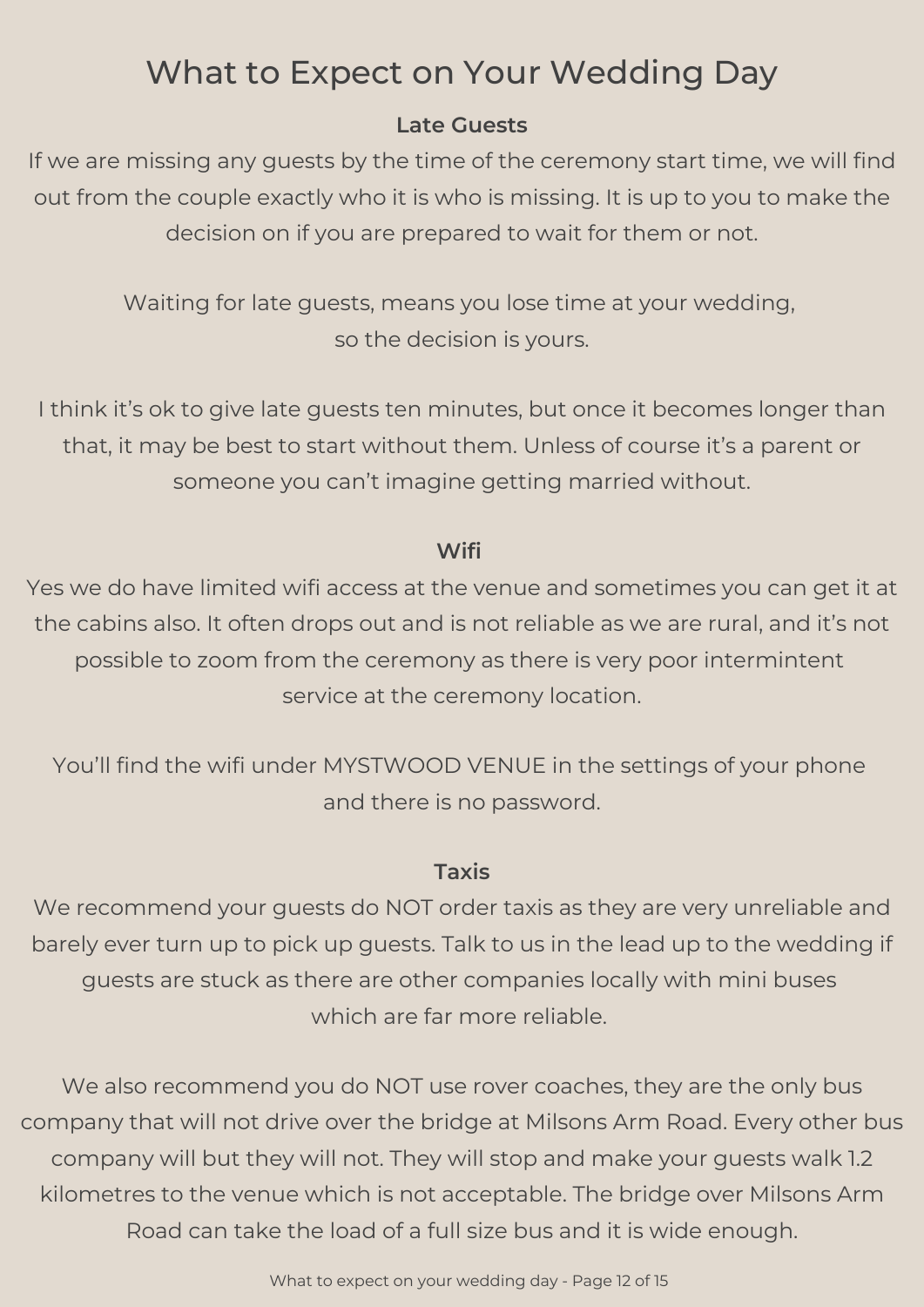### **Forget Something?**

\*If you forget something, please don't panic as chances are we will have it at the venue. It is a one and a quarter hour round trip into Cessnock.

We have a good supply of so many items.

Just to name a few:

- Ties and bow ties in many colours
	- Mens socks
	- Mens belts
	- After shave
	- Mens razors
	- Mens colognes
	- Toothbrushes
		- Toothpaste
		- Stockings
		- Perfumes
	- Mens and ladies deodorants
		- Garter belts
		- Throw away silk bouquets
			- Silk bouquets
				- Sewing kits
	- Feminine hygiene products
- Steamer (each cabin has an iron and ironing board)
	- Eye lash glue and eye lashes
	- Assorted makeup and hair items
		- Signing books
		- Assorted alcohol
			- Sparklers
		- And much more......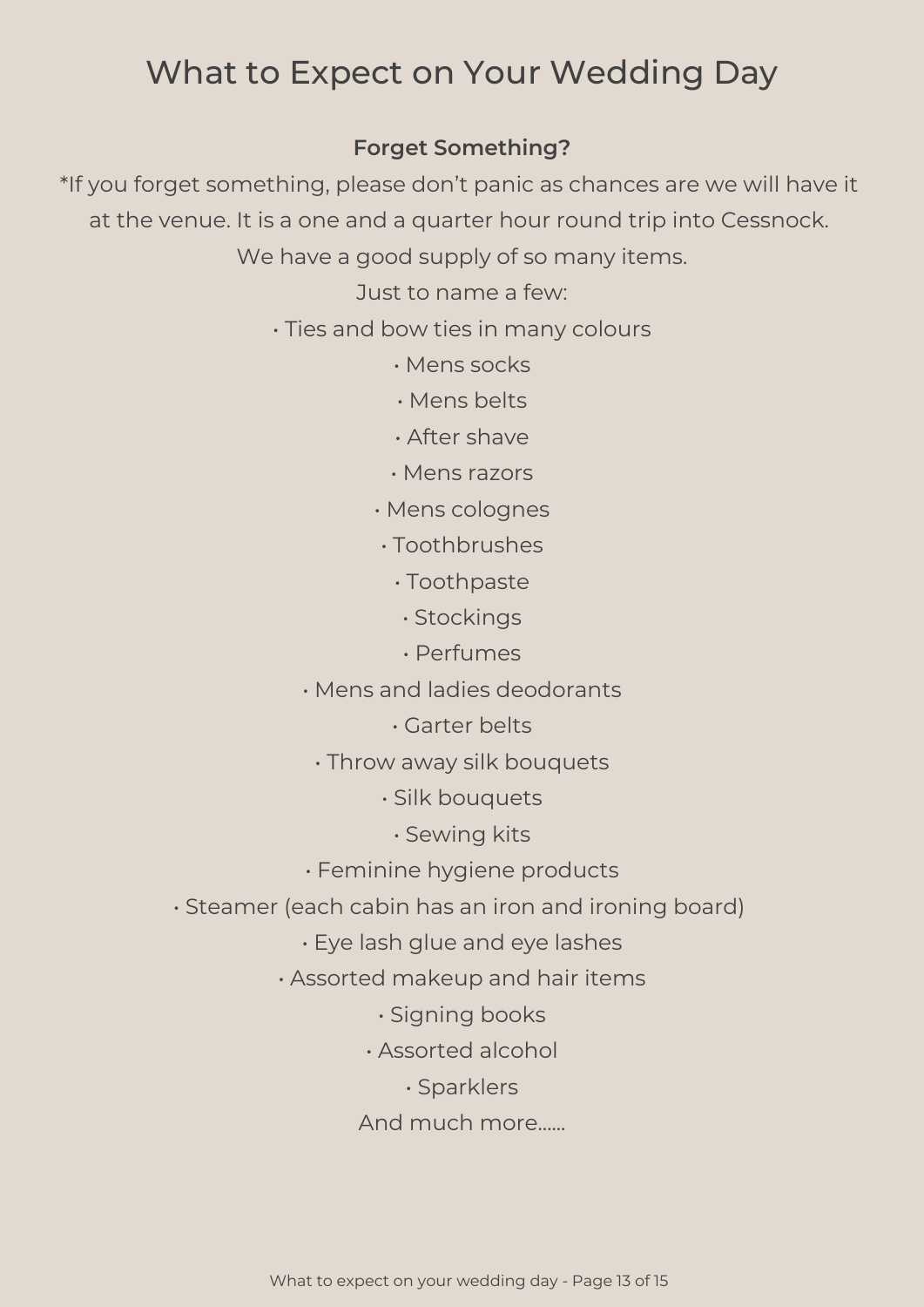### **Yodas Tips**

• Don't drink much alcohol before the wedding as by law no bride or groom can be over intoxicated as you are signing legal documents. It will also make your face red and can cause you to feel more stressed.

• Drink plenty of water as nerves make you dehydrated and dehydration also causes headaches.

• Don't worry or panic about a thing. If you are feeling anxious and need assistance just come and grab one of us from the venue.

• Don't allow too many people in your cabin, it becomes overwhelming and stressful.

• Don't let those around you panic you. Often your bridal party and family members are the worst on the wedding day at causing you unnecessary stress.

• If you feel anxious, just take some deep breaths and calm your mind. Many times, brides mistake anxiety with nerves. It's natural to feel nervous.

• If you are concerned about anything we are there with you on the wedding day to help with anything.

• Finally, please know that we are there to assist you with EVERY SINGLE aspect of the wedding day. Don't worry about a thing. There is no need to micro manage us, we are the most amazing team of experienced professionals. But that being said, please DO communicate anything needed with us across the day. We may be awesome, but we are not mind readers. Relax and enjoy knowing you are in the best hands possible.